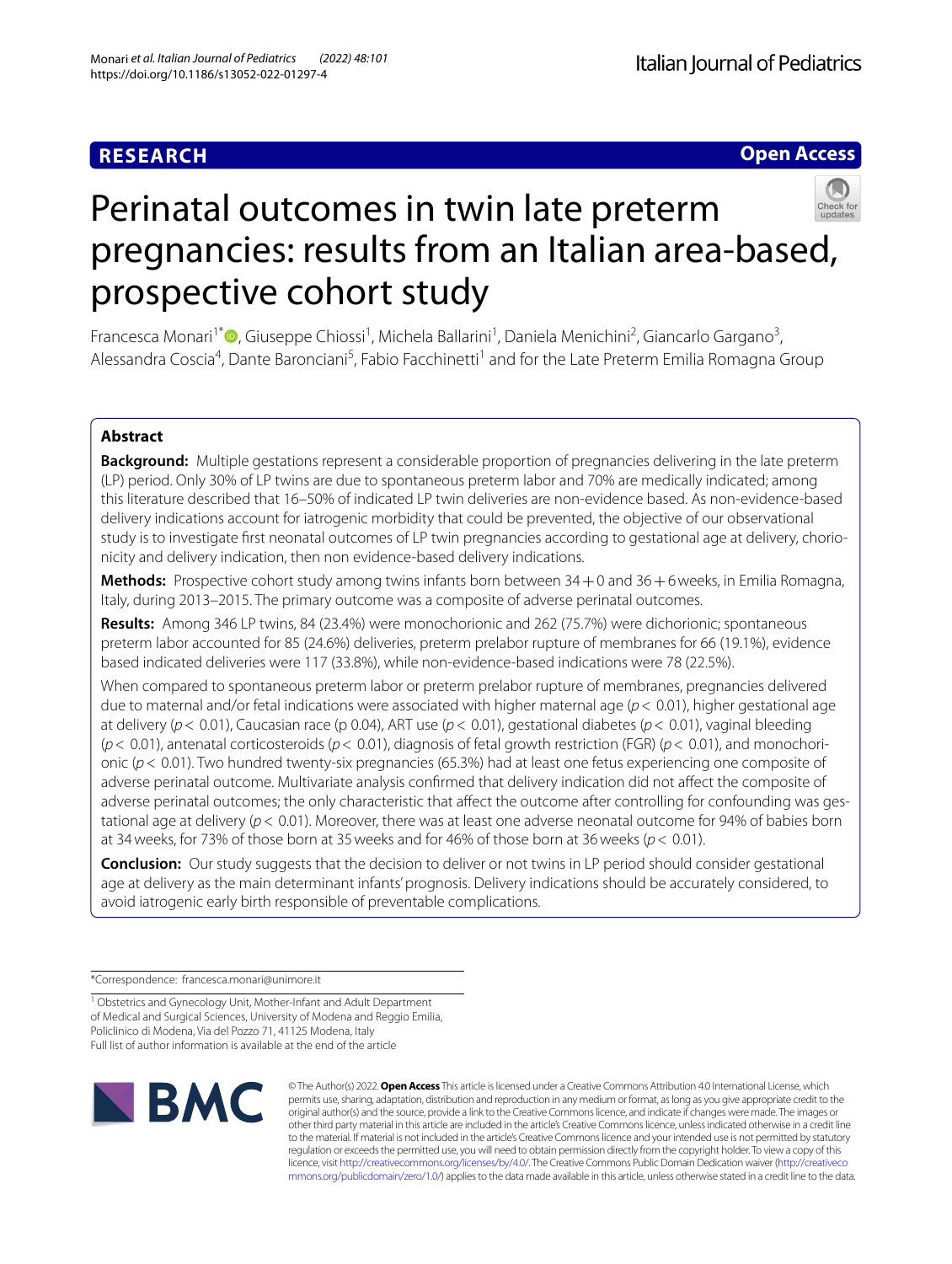**Keywords:** Twins, Monochorionic, Dichorionic, Late preterm, P PROM, Medical indication, Perinatal oucomes, Evidence based indication

#### **Introduction**

Late preterm (LP) birth, defned as delivery between 34 and 0/7 and 36–6/7weeks of gestation, accounts for about 70% of overall prematurity in Europe [\[1](#page-8-0)]. Compared to the term neonates, LP more commonly encounter adverse outcomes, such as higher respiratory morbidity [[2–](#page-8-1)[4](#page-8-2)], long-term adverse developmental and cognitive outcomes [\[5](#page-8-3)] and may also have repercussions on their health as adults [\[6](#page-8-4), [7\]](#page-8-5).

Multiple gestations represent a considerable proportion of pregnancies delivering in the LP period. Twin gestations account for approximately 3–4% of all live births  $[8, 9]$  $[8, 9]$  $[8, 9]$  $[8, 9]$ , with a LP rate of 49.8%  $[10]$  $[10]$ , and a mean gestational age  $(GA)$  at delivery of 35.3 weeks  $[11]$ . When compared to singleton gestations, twin mothers have higher morbidity and mortality rates from gestational hypertension, cesarean delivery, and postpartum hemorrhage, while their newborns have higher NICU admission rates and neonatal sequelae [[12](#page-9-2)]. Furthermore, after adjusting for gestational age at delivery, monochorionic twins (MC) experience higher rates of perinatal complications and stillbirth (SB) than dichorionic twins (DT) and singletons [[13–](#page-9-3)[15](#page-9-4)]*.*

While 70% of all twin births are indicated, 30% are due to spontaneous preterm labor [\[16](#page-9-5)]. Despite guidelines indicating when to deliver twin gestations according to gestational age, chorionicity, and concomitant maternal or fetal complications [[17](#page-9-6)], 16–50% of indicated LP twin deliveries are non-evidence based (EB) [\[17\]](#page-9-6). As non EB delivery indications account for iatrogenic morbidity that could be prevented, this observational study intended to investigate frst neonatal outcomes of LP twin pregnancies according to GA at delivery, chorionicity and delivery indication, then non EB delivery indications.

#### **Materials and methods**

We conducted a prospective, multicenter, area-based cohort study of the LP deliveries from December 1st 2013, to December 1st 2015 in Emilia Romagna, a region in Northern Italy with nearly 4.5 million people organized in 9 counties. The results of the single pregnancy cohort study were just published [\[18\]](#page-9-7).

The study steering committee (consisting in 2 obstetricians, 2 neonatologists and 1 epidemiologist) defned the information to collect on pregnancies resulting in LP deliveries, and on neonates' hospital course. Standardized chart abstraction forms were designed to obtain anonymized data on mothers (i.e maternal demographics, maternal medical and obstetrical complications, labor, and delivery details) and their newborns (i.e birthweight, gender, Apgar scores, admission to the NICU or Intermediate/Step Down Unit, and length of stay, neonatal morbidities, and mortality). In Emilia Romagna, inpatient obstetric and pediatric care was provided at the time of the study by 28 hospitals within the National Health System. Recruitment occurred only at the 21 hospitals with at least 500 deliveries/year, equipped with NICUs or Intermediate/Step Down Units, that could care for LP infants: one obstetrician and one neonatologist/pediatrician from each study site approached mothers with twin pregnancy delivering at  $34^{+0}$ – $36^{+6}$  weeks for written informed consent, and respectively completed the maternal and the neonatal data collection forms, as they interviewed the patients and consulted the medical records. Five trained research associates visited the study sites monthly basis to review the maternal and neonatal data collection forms with the physicians that had flled them. At the Data Managing Center (Modena Policlinico Hospital, University of Modena, and Reggio Emilia) research associates used optical character recognition technology (Flexi Capture, Abbyy®, Germany) to scan the data collection sheets, extract pertinent data, and organize it in a password protected database. If automated data extraction failed (approximately 5% of the times), research associates reviewed the forms and manually entered the missing data in the database. Authors have complied with the World Medical Association Declaration of Helsinki regarding ethical conduct of research involving human subjects. Approval from the Institution Review Board of the 9 Emilia Romagna Counties was obtained (n 24,512  $25/9/2014$ ). The study was financed by the Emilia Romagna County Grant (n 417,149 \_ 2014).

#### **Study population**

Women with a viable twin pregnancy were classifed according to the indication for delivery as spontaneous preterm labor (sPTL), preterm prelabor rupture of membranes (pPROM) or indicated delivery. The diagnosis of preterm labor was based on clinical criteria of regular uterine contractions accompanied by progressive changes in cervical dilation and efacement [\[19](#page-9-8)]. As preterm labor occurred  $\geq$ 34 weeks, tocolytic therapy was not administered. Women with DC pregnancy presenting with pPROM between  $34^{+0}$ - and  $36+6$ -weeks' gestation, who were not in labor within 24hours after rupture of membranes and had no indication for immediate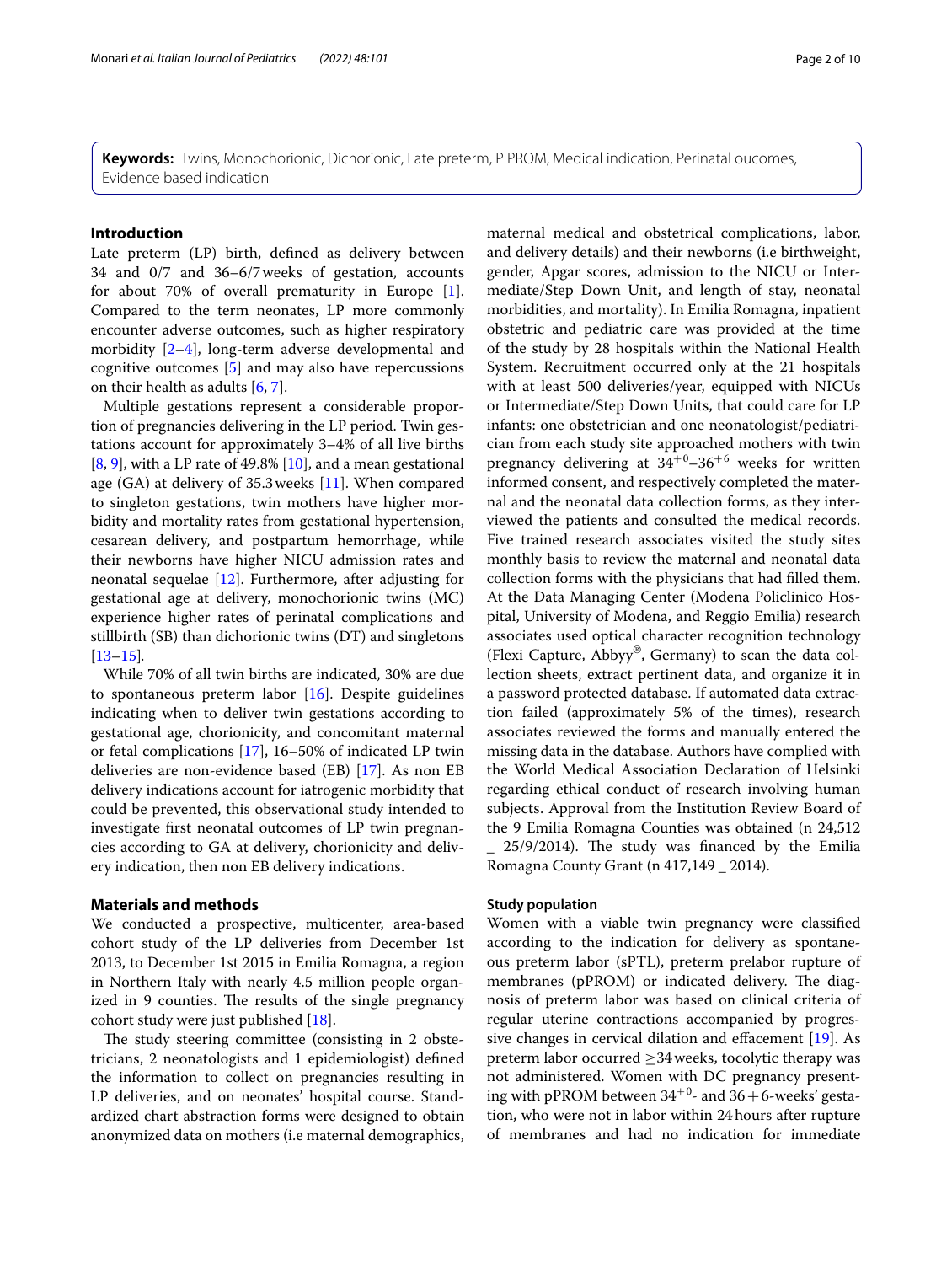delivery, were expectantly managed as detailed in the PPROMEXIL trial [[20\]](#page-9-9). Instead, MC pregnancies were not expectantly managed, because of the increased risks of placental abruption, twin to twin transfusion syndrome or intravascular acute shunting  $[21]$ . The diagnosis of pPROM was confrmed by visualization of amniotic fuid passing from the cervical canal and pooling in the vagina, a basic pH test of vaginal fuid, or arborization (ferning) of dried vaginal fuid, which is identifed under microscopic evaluation. A course of therapy with a combination of a beta lactam and a macrolide antibiotic was left at the discretion of each study site even when pPROM occurred after 34weeks, as a preliminary inquiry had found such practice to be common. Rupture of membranes was considered as the delivery indication, when spontaneous labor occurred more than 24hours after pPROM among expectantly managed DC pregnancies, or also if the patient and/or her obstetrician opted to terminate expectant management with an elective delivery. If onset of labor occurred within 24hours of rupture of membranes, sPTL was considered as the delivery indication; instead, if complications prompting delivery arose among expectantly managed pPROMs, such deliveries were classifed as indicated.

Currently no consensus on whether RDS prophylaxis should be administered in twin pregnancies in the LP population, thus no specifc recommendations were given concerning administration of antenatal corticosteroids (ANCS) in this period.

The timing of delivery was determined in completed weeks of gestation such that 34weeks (for example) included deliveries at  $34^{+0}$ – $34^{+6}$  weeks. Gestational age was based either on frst trimester ultrasound scan or, in women with a regular cycle, on the frst day of the last menstrual period if the expected date of delivery difered less than 7days from that estimated by ultrasound.

Chorionicity was assigned in the 1st trimester of pregnancy by ultrasound assessment of the "twinpeak" or "lambda" sign [\[22](#page-9-11)]. After delivery, chorionicity was confrmed in all cases by inspection of the placenta and membranes, as well as by individual review of placental pathology, available in 80% of patients.

#### **Outcome measures**

The primary outcome is a composite adverse neonatal outcomes, stratifed by GA, chorionicity and delivery indication, including neonatal death, respiratory distress syndrome (RDS), transient tachypnea of the newborn (TTN), mechanical ventilation, hypoglycemia, newborn sepsis, confrmed seizures, stroke, intraventricular hemorrhage (IVH), cardiopulmonary resuscitation, umbilical-cord-blood arterial pH<7.0 or base excess  $<-12.5$ , a 5-minute Apgar score  $\leq$  3, NICU length of stay  $\geq$ 5 days. As indicated by previous studies, these outcomes are associated with signifcant risks of neonatal mortality or long-standing adverse health complications, including hypoxic ischemic encephalopathy [\[23](#page-9-12)]. Neonatal ipoglicemia was defned as low blood glucose level<40mg/dl before 48hours age [\[24](#page-9-13)]. Intraventricular hemorrhage was defned as the presence of blood within the ventricular system including the lateral, third and fourth ventricles. The assessment of IVH grade was based on the Papile's classifcation [\[25](#page-9-14)]: 1) haemorrhage restricted to the subependymal germinal matrix; 2) subependymal and intraventricular haemorrhage, without ventricular dilatation; 3) subependymal germinal matrix haemorrhage, intraventricular haemorrhage, and ventricular dilatation; and 4) parenchymal haemorrhage associated with intraventricular dilatation.

Non reassuring fetal status was defned as category III [\[26](#page-9-15)] or persistent category II fetal heart rate pattern with abnormal labor progress [\[27\]](#page-9-16), non-reactive non stress test (NST) associated with recurrent decelerations among non-laboring women [[28](#page-9-17)], absent or reverse umbilical artery end diastolic flow in the setting of fetal growth restriction (FGR) [\[29](#page-9-18)]. Clinical chorioamnionitis was defned as Triple I [\[30](#page-9-19)] with the presence of fever without a clear source plus any of the following: 1) baseline fetal tachycardia (greater than 160 beats per min for 10min or longer, excluding accelerations, decelerations, and periods of marked variability), 2) maternal white blood cell count greater than 15,000 per mm<sup>3</sup> in the absence of corticosteroids and 3) defnite purulent fuid from the cervical os.

CPAP and oxygen administration represented noninvasive respiratory support, as opposed to mechanical ventilation. Neonatal sepsis was defned as a clinical syndrome prompting antibiotic treatment, with or without positive cultures [[31\]](#page-9-20). Cerebral lesions were suspected clinically, screened by neonatal brain ultrasound, and confrmed on MRI [\[3](#page-8-8)].

Independent medical records reviews by 2 senior authors determined if LP deliveries were due to sPTL, pPROM, maternal and/or fetal indications. Reviewers also determined if indicated deliveries were EB or not EB, according to ACOG  $[32]$  $[32]$ , as well as Italian guidelines [[33](#page-9-22)]. Discordance between reviewers was resolved consulting a 3rd author. When multiple indications were listed, deliveries were due to EB indications if at least one of them was consistent with the adopted guidelines. The following were considered EB LP twin delivery indications: elective CS in MC twin, preeclampsia with severe features/HELLP syndrome/eclampsia, pPROM in MC twins, FGR with abnormal antenatal testing (abnormal testing included a biophysical profle of 6/10 or worse, abnormal umbilical artery or ductus venosus Doppler,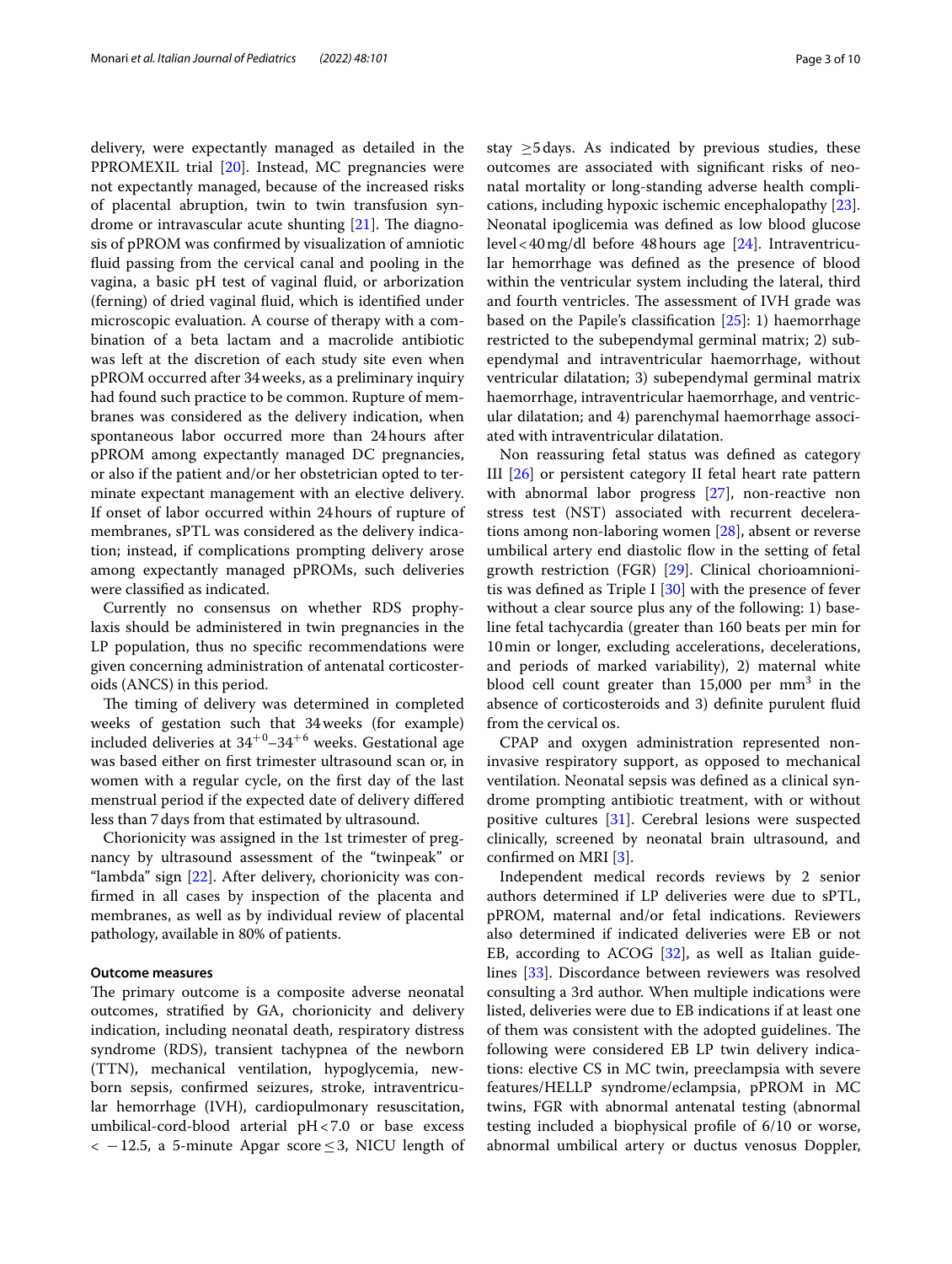or coexisting oligohydramnios), vaginal bleeding due to placental abruption, non-reassuring fetal heart tracing (a category III fetal heart tracing requiring immediate delivery) [\[34](#page-9-23)], twin to twin transfusion syndrome stage II ore above [[35\]](#page-9-24), clinical chorioamnionitis [[30\]](#page-9-19), and pregestational diabetes mellitus not under metabolic control. Deliveries defned as non EB included stable patients such as those with mild chronic hypertension  $[18]$  $[18]$ , prior myomectomy, prior classical cesarean delivery, or mild cholestasis [\[36](#page-9-25)] of pregnancy.

#### **Statistical analysis**

As we stratifed neonatal outcomes according to delivery indications, we also compared how maternal, fetal, and neonatal characteristics varied in case of sPTL, pPROM or deliveries prompted by maternal and/or fetal conditions. Categorical variables were presented as n (%) and tested with Chi square test or Fisher's exact test as appropriate. Normally distributed continuous variables were presented as mean $\pm$ SD and compared with One Way ANOVA. Non-normally distributed continuous variables were presented as median (IQR) and tested with One Way ANOVA on ranks. A level of statistical signifcance of  $P \leq 0.05$  was considered.

Multivariate logistic regression analysis was used to investigate if delivery indications independently afected the risk of adverse neonatal outcomes. The following variables were tested as potential confounders: maternal age, parity, race, low education, smoking, maternal BMI, excessive weight gain, utilization of assisted reproductive technologies (ART), treatment with antenatal corticosteroids (ANCS), ASA, low molecular weight heparin (LMWH), or progesterone.

The strength of the association between the covariates and the dependent variable was estimated as area under the curve of a receiver operating characteristic (ROC) curve plotted with the true-positive rate compared with the false positive rate. Statistical analyses were performed using Stata 15 (StataCorp, College Station, TX).

#### **Results**

Among the 346 LP twin gestations included in our cohort, 84 (23.4%) were monochorionic pregnancies (of which only 3 were MCMA), while 262 (75.7%) were dichorionic; sPTL accounted for 85 (24.6%) deliveries, pPROM for 66 (19.1%), EB indicated deliveries were 117 (33.8%), while non EB indications were 78 (22.5%).

In the univariate analysis shown in Table [1,](#page-4-0) maternal and obstetrics characteristics are presented according to delivery indication. When compared to sPTL or pPROM, pregnancies delivered due to maternal and/or fetal indications were associated with higher maternal age ( $p$ < 0.01), higher gestational age at delivery ( $p$ < 0.01),

Caucasian race (p 0.04), ART use ( $p < 0.01$ ), gestational diabetes (*p*< 0.01), vaginal bleeding (*p*< 0.01), prescription of antenatal corticosteroids ( $p < 0.01$ ), diagnosis of FGR  $(p< 0.01)$ , and were more frequently monochorionic (*p*< 0.01). Only 15.3% (53/546) of pregnancies had a vaginal delivery of both fetuses. Cesarean deliveries in non-laboring women were 204 (58.9%), induced labor 37 (10.7%), while sPTL were 105 (30.4%). Women experiencing sPTL had the highest rate of vaginal delivery (27.1%).

Table [2](#page-6-0) summarizes neonatal characteristics. Two hundred twenty-six pregnancies (65.3%) had at least one fetus experiencing one adverse outcome; pregnancies with sPTL, pPROM and indicated deliveries had similar rates of the composite adverse neonatal outcome. Newborn characteristics were similar among study groups; however, mothers with indicated deliveries had lower birthweights (*p*< 0.01) and higher SGA rates (*p*< 0.01). Median NICU length of stay was similar among study groups, although stay  $\geq$ 5 days was less common when indicated deliveries were non EB (*p*< 0.05).

Table [3](#page-7-0) lists the EB indicated delivery (117, 33.8%) and non EB indicated deliveries (78, 22.5%) according to our expert review.

As detailed in Table [4,](#page-7-1) multivariate analysis confrmed that delivery indication did not afect the composite adverse neonatal outcomes; the only characteristic that continued to afect the outcome after controlling for confounding was gestational age at delivery ( $p < 0.01$ ). Moreover, there was at least one adverse neonatal outcome for 94% of babies born at 34weeks, for 73% of those born at 35weeks and for 46% of those born at 36weeks, with a significant difference ( $p < 0.01$ ).

#### **Discussion**

Although outcomes of singleton gestations at  $34^{+0}$ – $36^{+6}$ were shown to vary according to delivery indications [[37\]](#page-9-26), our large prospective cohort of twin gestation did not corroborate such fnding. Instead, we confrmed on twins that signifcant diferences in neonatal outcomes depend on gestational age at delivery, as it was previously established for singletons [\[38](#page-9-27)]. Furthermore, we showed that almost 1 out of 4 twin gestation in our cohort was delivered due non EB indications.

The high prevalence of non EB delivery indications in our twin population raises great concerns. Twin pregnancies represent a fragile obstetric population, having worse outcomes than singletons [[38](#page-9-27)]; furthermore, LP deliveries are associated with worse outcomes than early term and term deliveries  $[10, 39]$  $[10, 39]$  $[10, 39]$ . Therefore, lack of sound indications for twin deliveries in the LP window combines the downsides of prematurity with the ones of multiple gestations, multiplying the risks of severe complications. Our fndings urge a critical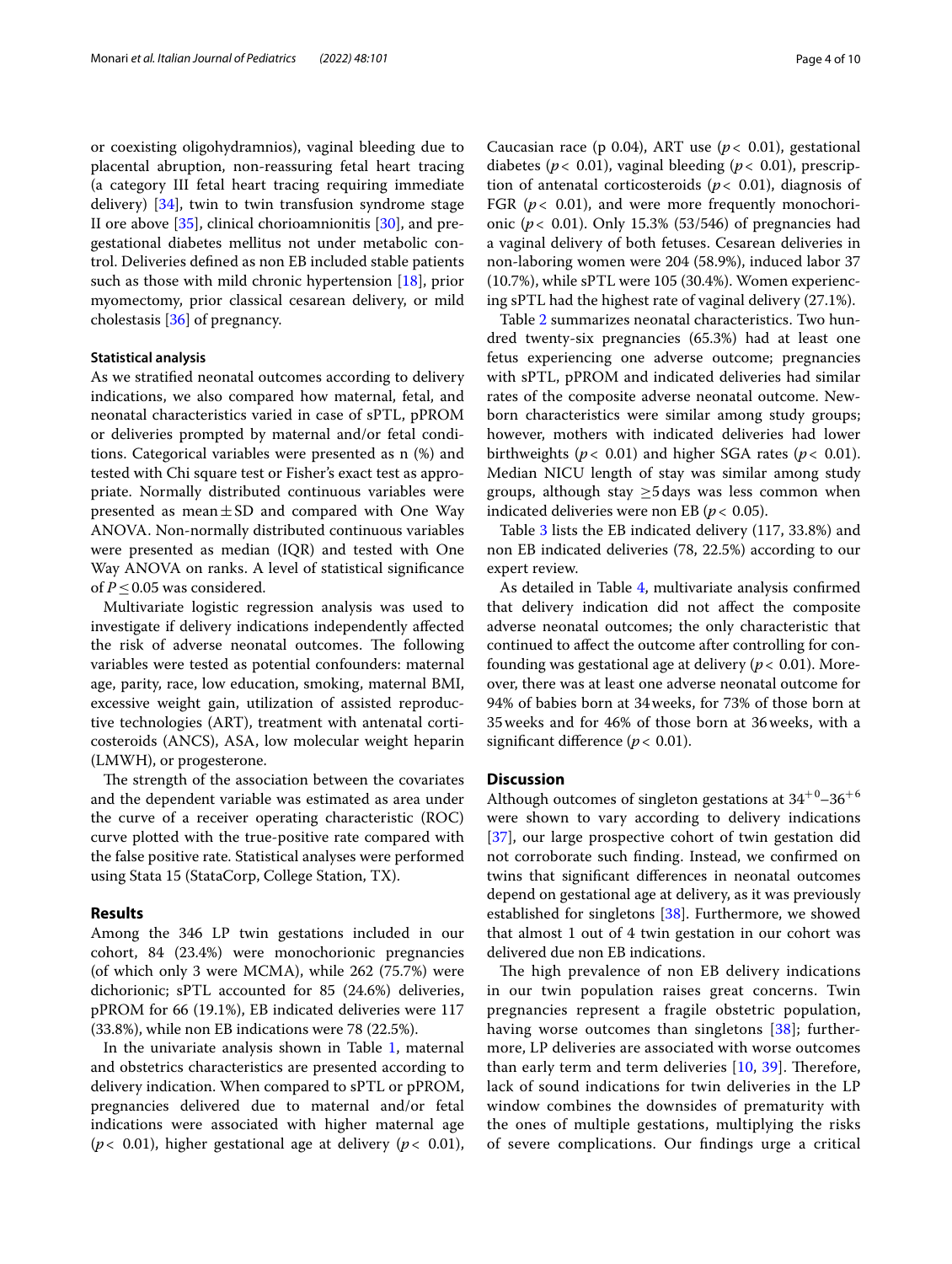|                                                    | Spontaneous n 85<br>(24.6%) | P PROM n 66 (19.1%) | Indicated n: 117<br>(33.8%) | No indicated n: 78<br>(22.5%) | Total n: 346     | P                |
|----------------------------------------------------|-----------------------------|---------------------|-----------------------------|-------------------------------|------------------|------------------|
| Mean maternal age                                  | $32 \pm 5.6$                | $33.8 \pm 5.9$      | $34.7 \pm 5.7$              | $34.6 \pm 5.8$                | $33.9 \pm 5.8$   | $< 0.01 +$       |
| Primiparity                                        | 38 (44.7)                   | 27 (40.9)           | 51 (43.6)                   | 41 (52.6)                     | 157(45.4)        | $0.5*$           |
| Chorionicity                                       |                             |                     |                             |                               |                  |                  |
| Bichorial-biamniotic                               | 66 (77.6)                   | 57 (86.4)           | 61(52.1)                    | 78 (100)                      | 262 (75.7)       | $< 0.01$ **      |
| Monochorial-biam-<br>niotic                        | 19 (22.4)                   | 9(13.6)             | 53 (45.3)                   | 0                             | 81 (23.4)        |                  |
| Monochorial-mono-<br>amniotic                      | $\mathbf 0$                 | 0                   | 3(6)                        | 0                             | 3(0.9)           |                  |
| Previous spontane-<br>ous PTB                      | 5(5.9)                      | 0                   | 1(0.8)                      | 3(3.8)                        | 9(2.6)           | $0.06***$        |
| <b>Gestational age</b>                             |                             |                     |                             |                               |                  |                  |
| 34-34 + 6 weeks                                    | 23(27.1)                    | 14(21.2)            | 24 (20.5)                   | 12(15.4)                      | 73 (21.1)        | $< 0.01*$        |
| $35 - 35 + 6$ weeks                                | 33 (38.8)                   | 26 (39.4)           | 35 (29.9)                   | 16(20.5)                      | 110(31.8)        |                  |
| $36 - 36 + 6$ weeks<br>Race                        | 29 (34.1)                   | 26 (39.4)           | 58 (49.6)                   | 50 (64.1)                     | 163(47.1)        |                  |
| Non caucasian                                      | 26(30.6)                    | 12 (18.2)           | 23 (19.7)                   | 10(12.8)                      | 71 (20.5)        | $0.04*$          |
| Low education (<<br>8 years)                       | 25 (29.4)                   | 18 (27.3)           | 27(23.1)                    | 13(16.7)                      | 83 (24)          | $0.2*$           |
| <b>BMI</b>                                         | 22.1 (20.2-27.3)            | 22.7 (20.2-26.9)    | 22.9 (20.3-25.8)            | 21.8 (19.8-25.7)              | 22.4 (20.2-26.2) | 0.6 <sup>5</sup> |
| <b>Obesity</b>                                     | 14(16.9)                    | 12(18.7)            | 16(14)                      | 7(9)                          | 49 (14.4)        | $0.3*$           |
| <b>Excessive Weight</b><br>Gain (IOM)              | 10(17.5)                    | 6(15)               | 13(16.2)                    | 4(6.8)                        | 33 (14)          | $0.3***$         |
| <b>Smoking habit</b>                               |                             |                     |                             |                               |                  |                  |
| Smoking                                            | 6(7.2)                      | 9(13.6)             | 9(8)                        | 12(15.4)                      | 36 (10.6)        | $0.2*$           |
| Assisted reproduc-<br>tive technologies            | 18(21.2)                    | 12(18.2)            | 30(25.6)                    | 32(41)                        | 92(26.6)         | $< 0.01*$        |
| <b>Diabetes</b>                                    |                             |                     |                             |                               |                  |                  |
| Pregestational<br>diabetes                         | 0                           | 0                   | 1(0.8)                      | $\mathsf{O}\xspace$           | 1(0.3)           | $< 0.09***$      |
| Class A2 GDM                                       | 1(1.2)                      | 3(4.5)              | 7(6)                        | 0                             | 11(3.2)          |                  |
| Class A1 GDM                                       | 6(7)                        | 2(3)                | 12(10.3)                    | 4(5.1)                        | 24(6.9)          |                  |
| No diabetes                                        | 78 (91.8)                   | 61 (92.5)           | 97 (82.9)                   | 74 (94.9)                     | 310 (89.6)       |                  |
| <b>Hypertensive disorders</b>                      |                             |                     |                             |                               |                  |                  |
| Chronic Hypertension 0                             |                             | 0                   | 1(0.9)                      | 2(2.6)                        | 3(0.9)           | $< 0.01$ **      |
| Preeclampsia/<br>Gestational                       | 0                           | 5(7.6)              | 33 (28.2)                   | 0                             | 38 (11)          |                  |
| Hypertension<br>Normotensive                       | 85 (100)                    | 61 (92.4)           | 83 (70.9)                   | 76 (97.4)                     | 305 (88.1)       |                  |
| Vaginal bleeding<br>(Abruption/Placenta<br>previa) | 1(1.2)                      | 2(3)                | 13(11)                      | 0                             | 16(4.6)          | $< 0.01**$       |
| Liver disorders                                    | 5(5.9)                      | 6(9.1)              | 4(3.4)                      | 5(6.4)                        | 20(5.8)          | $0.04**$         |
| Twin to twin transfu-<br>sion syndrome             | 0                           | 0                   | 3(2.4)                      | 0                             | 3(0.9)           | $0.3***$         |
| Clinical chorioam-<br>nionitis                     | 4(4.7)                      | 2(3)                | $\mathbb O$                 | 0                             | 6(1.7)           | $0.01**$         |
| Type of labor                                      |                             |                     |                             |                               |                  |                  |
| No labour                                          | 0                           | 41 (62.1)           | 97 (82.9)                   | 66 (84.6)                     | 204 (58.9)       | $< 0.01**$       |
| Induced labour                                     | 0                           | 5(7.6)              | 20(17.1)                    | 12(15.4)                      | 37 (10.7)        |                  |
| Spontaneous labour                                 | 85 (100)                    | 20 (30.3)           | 0                           | 0                             | 105 (30.4)       |                  |

## <span id="page-4-0"></span>**Table 1** Maternal and fetal characteristics of twins according to delivery indications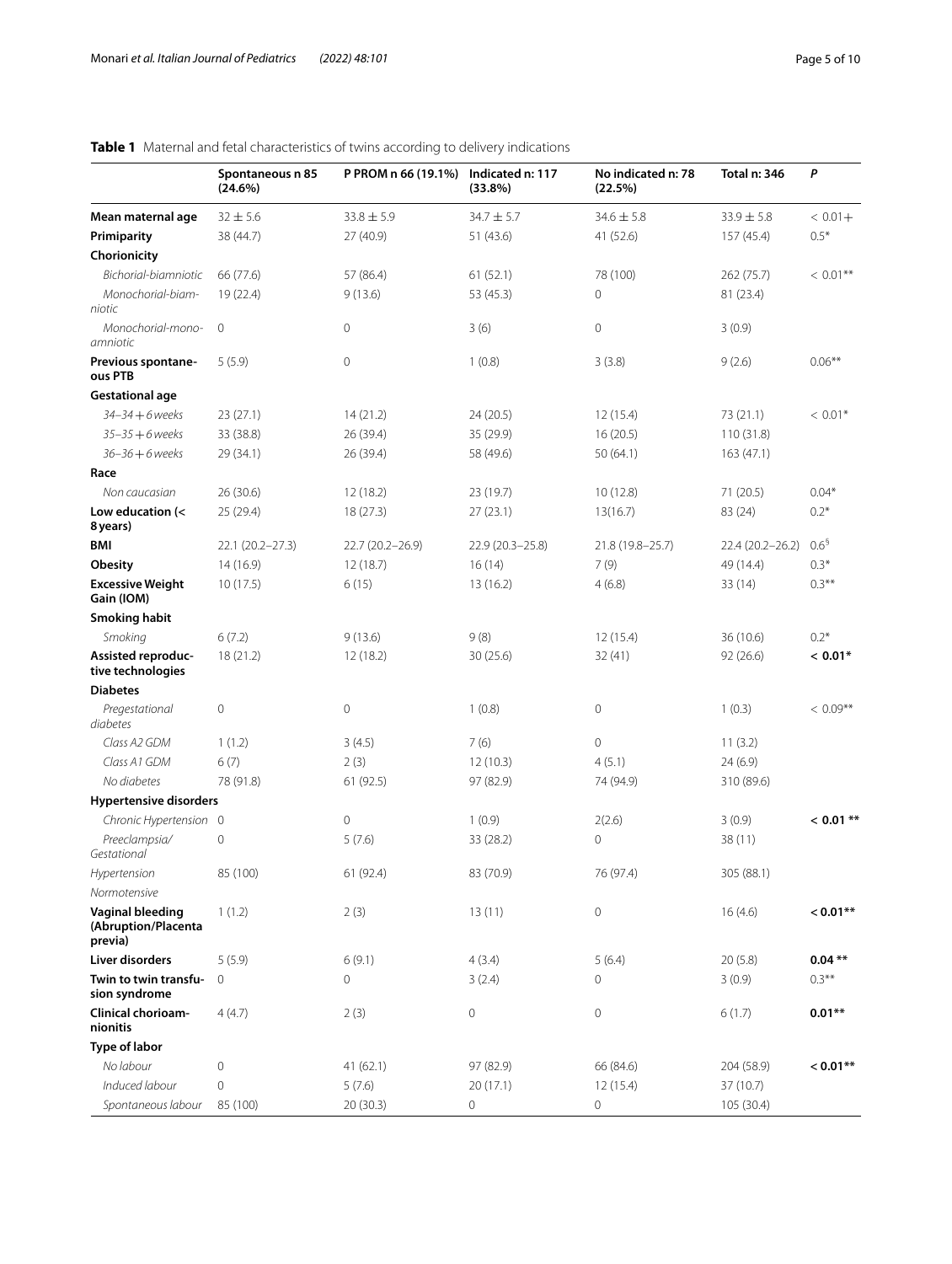#### **Table 1** (continued)

|                                                      | Spontaneous n 85<br>(24.6%) | P PROM n 66 (19.1%) | Indicated n: 117<br>(33.8%) | No indicated n: 78<br>(22.5%) | Total n: 346 | P          |
|------------------------------------------------------|-----------------------------|---------------------|-----------------------------|-------------------------------|--------------|------------|
| Mode of delivery                                     |                             |                     |                             |                               |              |            |
| Vaginal                                              | 23(27.1)                    | 11(16.7)            | 12(10.3)                    | 7(9)                          | 53 (15.3)    | $< 0.01**$ |
| Cesarean in labour                                   | 62 (72.9)                   | 14(21.2)            | 8(6.8)                      | 5(6.4)                        | 89 (26)      |            |
| Cesarean non in<br>labour                            | $\circ$                     | 41(62.1)            | 97 (82.9)                   | 66 (84.6)                     | 204 (58.7)   |            |
| Antenatal corticosteroids                            |                             |                     |                             |                               |              |            |
| No steroids                                          | 50 (58.8)                   | 29 (43.9)           | 91 (77.8)                   | 45 (57.7)                     | 215(62.1)    | $< 0.01*$  |
| ASA prophylaxis                                      | 5(5.9)                      | 4(6.1)              | 6(5.1)                      | 4(5.1)                        | 19(5.5)      | $0.9**$    |
| <b>LMWH</b> prophylaxis                              | 4(4.4)                      | 3(4.5)              | 3(2.6)                      | 3(3.8)                        | 13(3.8)      | $0.8***$   |
| Progesterone<br>Prophylaxis                          | 10(15.3)                    | 4(6.1)              | 13(11.1)                    | 10(14.8)                      | 40(11.6)     | $0.3***$   |
| Non reassuring fetal<br>monitoring (category<br>III) | 2(2.3)                      | 2(3)                | 5(4.3)                      | $\mathbf 0$                   | 9(2.6)       | $0.3***$   |
| <b>Fetal Growth restric-</b><br>tion (FGR)           | 3(3.5)                      | $\mathbf{0}$        | 30 (25.6)                   | $\mathbf{0}$                  | 33(9.5)      | $< 0.01**$ |
| <b>Fetal anomalies</b>                               |                             |                     |                             |                               |              |            |
| None                                                 | 82 (96.5)                   | 66 (100)            | 112 (95.7)                  | 78                            | 338 (97.7)   | $0.8***$   |
| Cardiovascular                                       | 2(2.3)                      | $\circ$             | 3(2.5)                      | $\circ$                       | 5(1.4)       |            |
| CNS                                                  | 1(1.2)                      | $\Omega$            | $\Omega$                    | $\Omega$                      | 1(0.3)       |            |
| Gastrointestinal                                     | $\circ$                     | $\circ$             | 1(0.9)                      | $\mathbf{0}$                  | 1(0.3)       |            |
| Genito-urinary                                       | $\mathbf{0}$                | $\circ$             | 1(0.9)                      | $\mathbf{0}$                  | 1(0.3)       |            |
| <b>Amniotic fluid anomalies</b>                      |                             |                     |                             |                               |              |            |
| Oligo/anidramnios                                    | 1(1.2)                      | $\circ$             | 2(1.8)                      | $\circ$                       | 3(0.9)       | $0.8**$    |
| Polidramnios                                         | 1(1.2)                      | $\circ$             | 1(0.9)                      | $\mathbf{0}$                  | 2(0.6)       |            |
| Normal                                               | 83 (97.6)                   | 66 (100)            | 114(97.3)                   | 78 (100)                      | 341 (98.5)   |            |

Low education: primary and secondary school; Excessive Weight Gain: above IOM guidelines per BMI category; Previous PTB: prior birth <37weeks; Class A1 GDM: diet, Class A2 GDM: Insulin therapy; Non reassuring fetal monitoring: category III tracing according to ACOG

\* Chi square test

\*\* Fisher Exact test

 $\frac{1}{2}$  ANOVA on ranks,  $+$  ANOVA

review of clinical practice encouraging obstetric providers to familiarize with the indications that prompt delivery among twins, overcome the uneasiness associated with management of twin pregnancies, in order to prevent iatrogenic morbidity. In our cohort 10 deliveries (12.8%) were due to gestational hypertension, 15 (19.2%) to class A1 gestational diabetes mellitus (diet therapy), 2 (2.6%) to mild cholestasis of pregnancy, while no clear indication was stated in 29 instances (37.2%) and translate into 78 (22.5%) early deliveries that could be avoided.

Our results are consistent with previous reports on singleton gestations  $[40]$  $[40]$  showing higher rates of nonindicated deliveries in the LP window. Moreover, Reddy et al. reviewed delivery indications for almost 3.5 million births in the United States concluding that 23% of LP births had no documented indication: the author speculated that many of these births without listed indications were due to perceptions of impending morbidity and mortality risks by either patients or providers [[41\]](#page-9-30).

The balance between the downsides of prematurity and the risks associated with pregnancy continuation, can be hard to strike in the LP period, especially among twin gestations [[31\]](#page-9-20) accounting for a discrepancy in clinical practice according to hospital settings and countries [[42\]](#page-9-31). A recent Delphy survey on delivery indications in singleton pregnancies, showed that Italian experts generally agreed to be more conservative at 34weeks, favoring delivery at 36weeks, whatever the clinical scenery [\[32](#page-9-21)]. Nevertheless, in our twin population the most non EB indicated deliveries (22.5%) were without a clear medical cause, maybe due to diferent clinical setting and provider advisability.

Although women with EB deliveries were more likely to have babies with adverse perinatal outcome, this did not remain signifcant in the multivariate analysis, where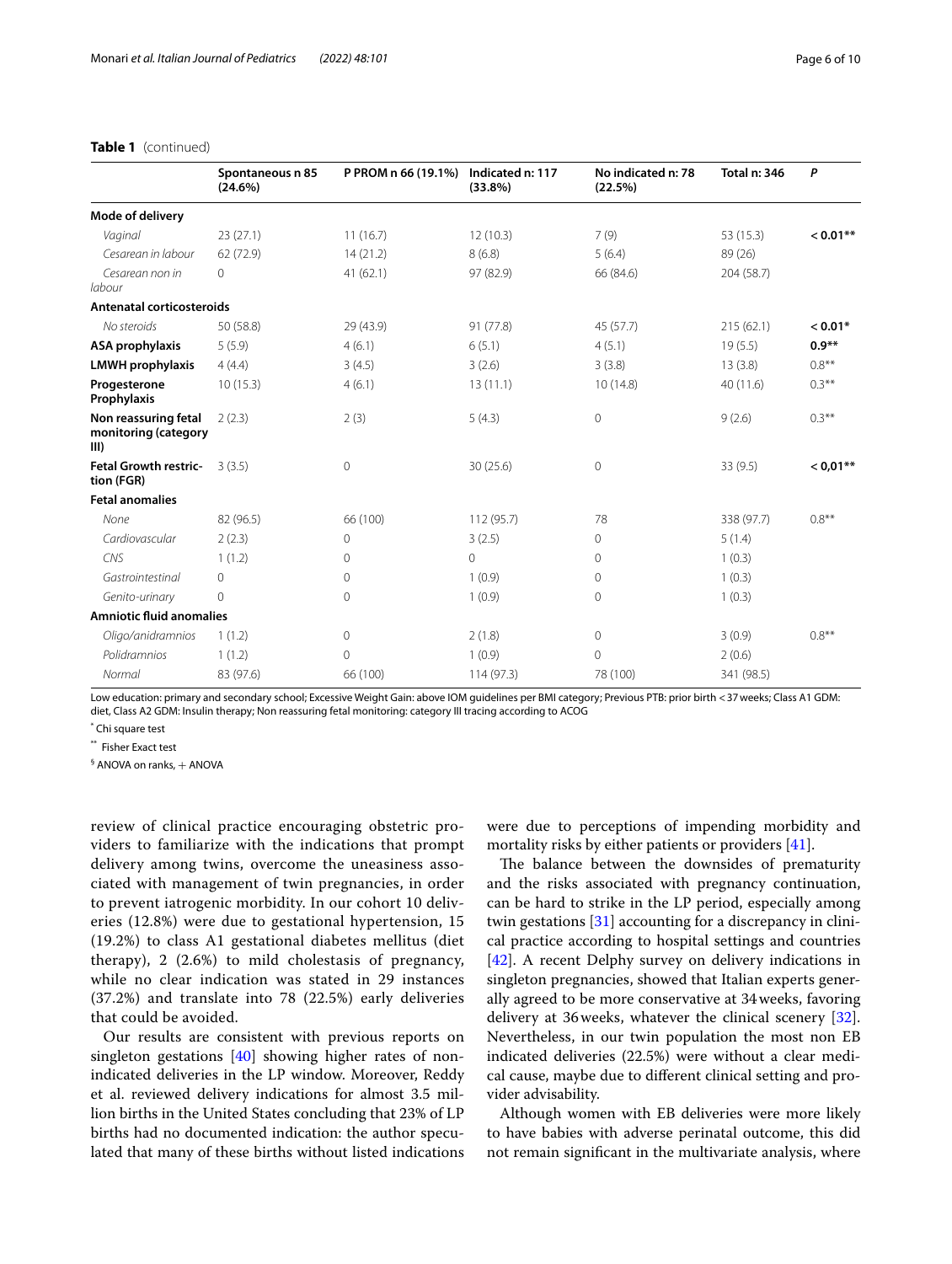|                                                                                                      |                |                |                | Spontaneous n: 165 pPROM n: 128 Indicated n: 232 No indicated n: 152 Total (n 677) P |                |                  |
|------------------------------------------------------------------------------------------------------|----------------|----------------|----------------|--------------------------------------------------------------------------------------|----------------|------------------|
| <b>Male</b>                                                                                          | 92 (55.8)      | 52 (40.6)      | 120 (51.7)     | 71 (46.7)                                                                            | 335 (49.5)     | $0.06*$          |
| Mean birth weight                                                                                    | 2352 (±334)    | 2355 (±383)    | 2257 (±359)    | 2349 (±375)                                                                          | 2319 (±363)    | 0.6 <sup>5</sup> |
| <b>Stillbirth</b>                                                                                    | 1(0.6)         | 1(0.8)         | 4(1.6)         | 1(0.7)                                                                               | 7(1%)          | $0.8***$         |
| Weight percentile                                                                                    |                |                |                |                                                                                      |                |                  |
| AGA                                                                                                  | 146 (88.5)     | 112 (87.5)     | 174 (75)       | 121 (79.6)                                                                           | 553 (81.7)     | $< 0.01**$       |
| IGA                                                                                                  | 3(1.8)         | 3(2.3)         | 2(0.9)         | 4(2.6)                                                                               | 12(1.8)        |                  |
| SGA                                                                                                  | 16(9.7)        | 13(10.3)       | 56 (24.1)      | 27 (17.8)                                                                            | 112(16.5)      |                  |
| Median NICU length of stay                                                                           | $6(3-8)$       | $5(3-8)$       | $5(3-10)$      | $4(3-7)$                                                                             | $5(3-8)$       | $< 0.06+$        |
| NICU stay longer than 5 days                                                                         | 101(61.2)      | 73 (57)        | 140(60.3)      | 72 (47.4)                                                                            | 386 (57)       | $< 0.05*$        |
| Metabolic acidosis at birth                                                                          | 8(4.8)         | 5(3.9)         | 6(2.4)         | 0                                                                                    | 19(2.8)        | $0.02***$        |
| 5 <sup>'</sup> Apgar score < 3                                                                       | 0              | 1(0.8)         | 0              | 0                                                                                    | 1(0.1)         | $0.2***$         |
| Cardiopulmonary resuscitation                                                                        | 8(4.8)         | 5(3.9)         | 6(2.4)         | 0                                                                                    | 19(2.8)        | $0.02**$         |
| <b>Respiratory support</b>                                                                           |                |                |                |                                                                                      |                |                  |
| No support                                                                                           | 140 (84.8)     | 108 (84.4)     | 192 (82.8)     | 131 (86.2)                                                                           | 571 (84.3)     | $0.7***$         |
| Invasive                                                                                             | 3(1.8)         | 1(0.8)         | 2(0.8)         | $\overline{0}$                                                                       | 6(0.9)         |                  |
| Non invasive                                                                                         | 22 (13.4)      | 19 (14.8)      | 38 (16.4)      | 21 (13.8)                                                                            | 100 (14.8)     |                  |
| <b>Seizures</b>                                                                                      | 0              | 1(0.8)         | 0              | 0                                                                                    | 1(0.1)         | $0.2***$         |
| Therapeutic hypothermia                                                                              | 0              | 1(0.8)         | 0              | $\overline{0}$                                                                       | 1(0.1)         | $0.2***$         |
| Jaundice                                                                                             | 38 (23)        | 21 (16)        | 40 (17.2)      | 21 (13.8)                                                                            | 120(17.3)      | $0.2*$           |
| <b>Sepsis</b>                                                                                        | 7(4.2)         | 8(6.2)         | 5(2)           | 2(1.3)                                                                               | 22(3.2)        | $0.08**$         |
| <b>Antibiotic therapy</b>                                                                            | 10(6.1)        | 12(9.4)        | 10(4)          | 3(2.2)                                                                               | 35(5.2)        | $0.04**$         |
| Hypoglycemia                                                                                         | 41(25.1)       | 30(23.4)       | 57 (24.7)      | 35 (23.8)                                                                            | 163(24.4)      | $0.9*$           |
| <b>Difficulty feeding</b>                                                                            | 17(10.3)       | 23(18)         | 32 (13.8)      | 17(11.2)                                                                             | 89 (13.1)      | $0.2*$           |
| <b>Cerebral lesions</b>                                                                              |                |                |                |                                                                                      |                |                  |
| None                                                                                                 | 157 (95.1)     | 122 (95.3)     | 229 (98.7)     | 151 (99.3)                                                                           | 659 (97.3)     | $< 0.01**$       |
| <b>Stroke</b>                                                                                        | $\Omega$       | $\overline{0}$ | $\overline{O}$ | $\overline{0}$                                                                       | $\overline{O}$ |                  |
| Basal nuclei anomalies                                                                               | 8(4.9)         | 6(4.7)         | 3(1.3)         | $\overline{0}$                                                                       | 17(2.5)        |                  |
| $IWH > = 2$                                                                                          | $\overline{0}$ | $\mathbf 0$    | $\mathbf 0$    | 1(0.7)                                                                               | 1(0.2)         |                  |
| <b>Congenital anomalies</b>                                                                          |                |                |                |                                                                                      |                |                  |
| None                                                                                                 | 152 (92.1)     | 123 (96.1)     | 214 (92.2)     | 144 (94.8)                                                                           | 633 (93.5)     | $0.5***$         |
| Cardio vascular                                                                                      | 7(4.2)         | 5(3.9)         | 11(4.7)        | 6(4)                                                                                 | 29(4.3)        |                  |
| CNS                                                                                                  | 1(0.7)         | $\Omega$       | 0 <sub>0</sub> | 1(0.6)                                                                               | 2(0.3)         |                  |
| Gastrointestinal                                                                                     | $\mathbf{0}$   | $\mathbf{0}$   | 2(0.9)         | 0                                                                                    | 2(0.3)         |                  |
| Genito-urinary                                                                                       | 5(3)           | 0              | 5(2.2)         | 1(0.6)                                                                               | 11(1.6)        |                  |
| Pregnancies with at least one<br>infant affected by the Adverse<br><b>Composite Neonatal Outcome</b> | 58 (72.5)      | 43 (68.2)      | 79 (70.5)      | 46 (62.2)                                                                            | 226 (68.7)     | $0.5*$           |

## <span id="page-6-0"></span>**Table 2** Neonatal outcomes in twins according to delivery indications

Matabolic acidosis: umbilical-cord-blood arterial pH<7.0 or base excess < −12

\* Chi square test

\*\* Fisher Exact test

 $\frac{1}{2}$  ANOVA on ranks,  $+$  ANOVA

the only factor afecting neonatal morbidity was the gestational age at delivery, as demonstrated by other studies [[43\]](#page-9-32). Delivery indication did not significantly affect the outcome of interest even after excluding from the analysis non EB indicated delivery (data not shown).

Six stillbirths were detected in our population: 5 among BC pregnancies, 1 among MC twins. Our stillbirth rate (1.7%) is consistent with the current literature; however, we did not fnd any diference according to chorionicity [[15\]](#page-9-4). Furthermore, chorionicity did not affect the composite adverse neonatal outcome as shown in the multivariate analysis. Previous reports have shown greater neonatal morbidity and mortality among MC pregnancies, from placental vascular complications [\[44](#page-9-33)] such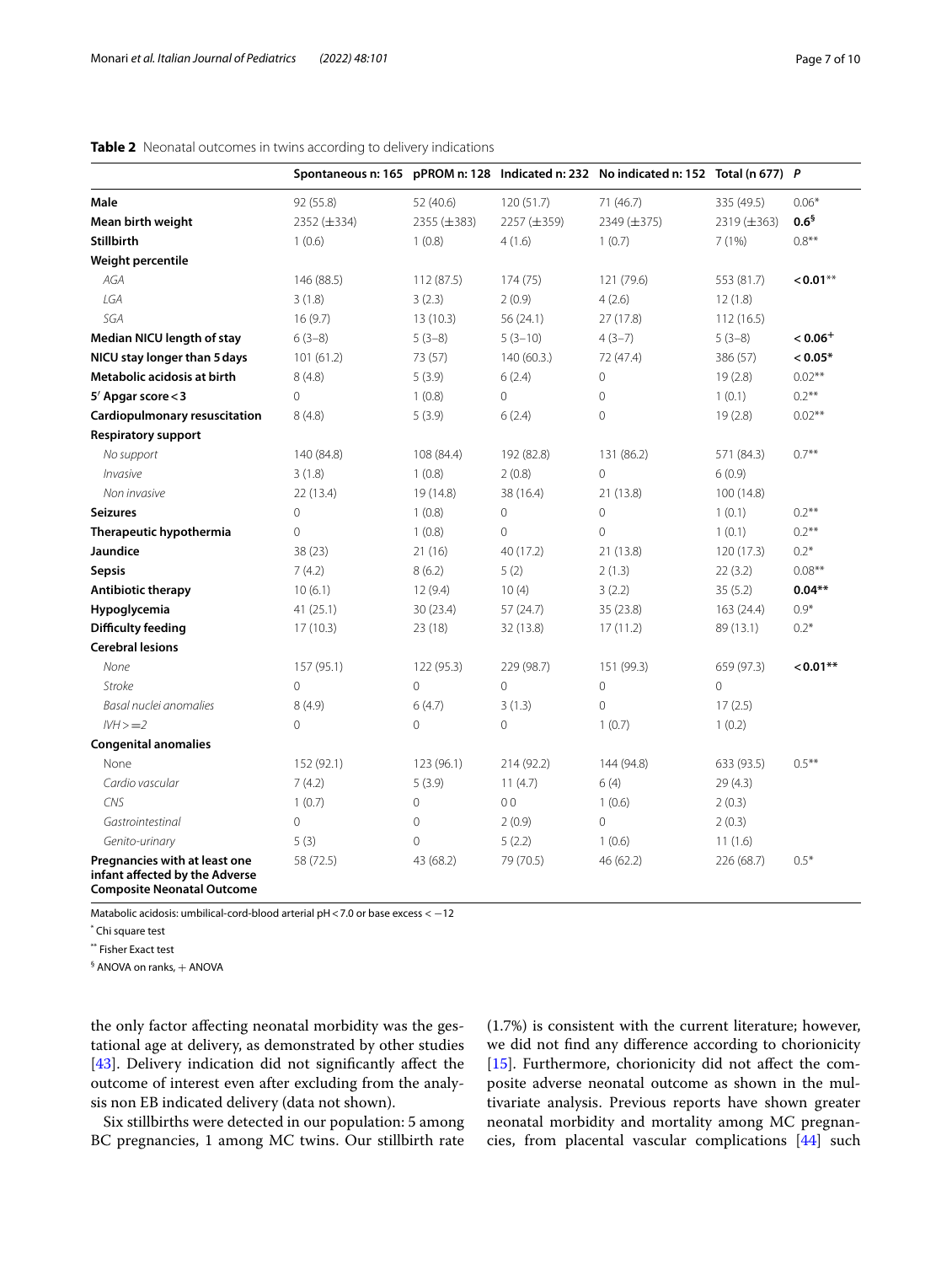#### <span id="page-7-0"></span>**Table 3** EB and NEB indicated delivery

| EB Indicated deliveries n: 117 (33.8%)         |           | NEB indicated deliveries n 78 (22.5%)              |          |  |
|------------------------------------------------|-----------|----------------------------------------------------|----------|--|
| <b>Fetal indication</b>                        |           | <b>Fetal indication</b>                            |          |  |
| Non reassuring fetal monitoring (category III) | 7(5.9)    | Suspected fetal monitoring (category II)           | 5(6.4)   |  |
| Fetal Growth restriction (FGR)                 | 25(21.4)  | Fetal Growth restriction (FGR) with normal testing | 10(12.9) |  |
| Monochorionic                                  | 46 (39.3) | Not specified                                      | 16(20.5) |  |
| Fetal anomalies                                | 2(1.6)    |                                                    |          |  |
| Other (cord prolapse)                          | 1(0.9)    |                                                    |          |  |
| <b>Maternal indication</b>                     |           | <b>Maternal indication</b>                         |          |  |
|                                                |           | Prior myomectomy/crsarean section                  | 4(5.1)   |  |
| Gestational Hypertension/preeclampsia          | 21(18)    | Mild Gestational Hypertension                      | 10(12.8) |  |
| Pregestational Diabetets                       | 1(0.9)    | Gestational Diabetets in diet therapy              | 15(19.2) |  |
| Vaginal bleeding (Abruption/Placenta previa)   | 12(10.3)  | Mild cholestasis                                   | 3(3.8)   |  |
| Twin to twin transfusion syndrome              | 2(1.7)    | Mild chorinc hypertension                          | 2(2.6)   |  |
| Clinical chorioamnionitis                      | 0         | Not specified                                      | 13(16.7) |  |

<span id="page-7-1"></span>**Table 4** Multivariate logistic regression models investigating the role of gestational age, chorionicity, order and circumstances at delivery on neonatal outcomes

|                             | Composite adverse neonatal<br>outcomes |        |  |
|-----------------------------|----------------------------------------|--------|--|
|                             | <b>AOR (95%CI)</b>                     | р      |  |
| <b>Gestational age</b>      |                                        |        |  |
| 34                          | $20.2(6.9 - 58.3)$                     | < 0.01 |  |
| 35                          | $3.3(1.9 - 5.6)$                       | < 0.01 |  |
| 36                          | ξ                                      |        |  |
| <b>Delivery indications</b> |                                        |        |  |
| Spontaneous PTL             | ξ                                      |        |  |
| pPROM                       | $0.98(0.46-2)$                         | 0.9    |  |
| Indicated                   | $1.36(0.7-2.6)$                        | 0.9    |  |
| No indicated                | $1.02(0.5 - 2.1)$                      | 0.3    |  |

The following variables were tested as potential confounders: maternal age, parity, previous preterm birth, race, education, BMI, excessive wait gain, smoking, utilization of assisted reproductive technologies, treatment with LDA, progesterone, or LMWH, antenatal corticosteroids

The area under receiver operating characteristic (ROC) curve was respectively 0.67 for composite adverse neonatal outcomes, 0.67 for neonatal resuscitation, 0.66 for metabolic complications, and 0.69 for respiratory support

*AOR* adjusted OR

as in TTTS, or in case of intravascular shunting after a single intrauterine death; or due to congenital malformations, selective growth restriction, or maternal complications [\[13](#page-9-3), [14,](#page-9-34) [45\]](#page-9-35). We can speculate that improved outcomes among MC twins could be attributed not only to an evidence based antenatal care [[12,](#page-9-2) [46\]](#page-9-36) but also to a generally healthier obstetric population, where risk factors such as obesity [\[47\]](#page-9-37), hypertensive disorders and diabetes have relatively low prevalence.

The joined 2020 NIH  $[48]$  $[48]$  and SMFM consensus recommended delivery at 38 weeks' gestation for

uncomplicated DC twin pregnancies as opposed to 34–37 weeks' gestation for uncomplicated MC twins  $[12]$  $[12]$  $[12]$ . This broad interval was recently revised by a retrospective cohort study showing that elective LP delivery of MC is associated with signifcantly increased neonatal morbidity that does not seem justifable by a corresponding reduction in the risk of SB. Therefore, the authors concluded that with a specialized antenatal care for twins and intensive fetal surveillance, delivery at 37 weeks' gestation appears to be associated with the best outcomes for uncomplicated MC [[13](#page-9-3)]. Our data confrm such fndings, suggesting to avoid LP birth both in uncomplicated MC and DC twins to reduce unnecessary admission to NICU and other neonatal complications.

Strengths of this study include the large sample size, area based and multicenter nature of the cohort: both characteristics increase the generalizability of our fndings. The prospective design of the survey, along with predefnition of standardized chart abstraction forms completed by obstetricians and pediatricians, and periodically audited by research associates, limit misclassifcation bias and assures data validity. We also acknowledge some limitations. As the study did not provide clinicians with prespecifed delivery indications, it could be challenging at times for study personnel to identify the rationale behind an indicated delivery. However, such lack of standardization also allowed us to collect information about indications that were non EB. Although inconsistencies in ANCS administration may refect diferent opinion leaders' viewpoints, we considered betamethasone treatment among the potential confounders in our multivariate analyses. Moreover, our data are related to the years 2013–2015 and clinical practices might have slightly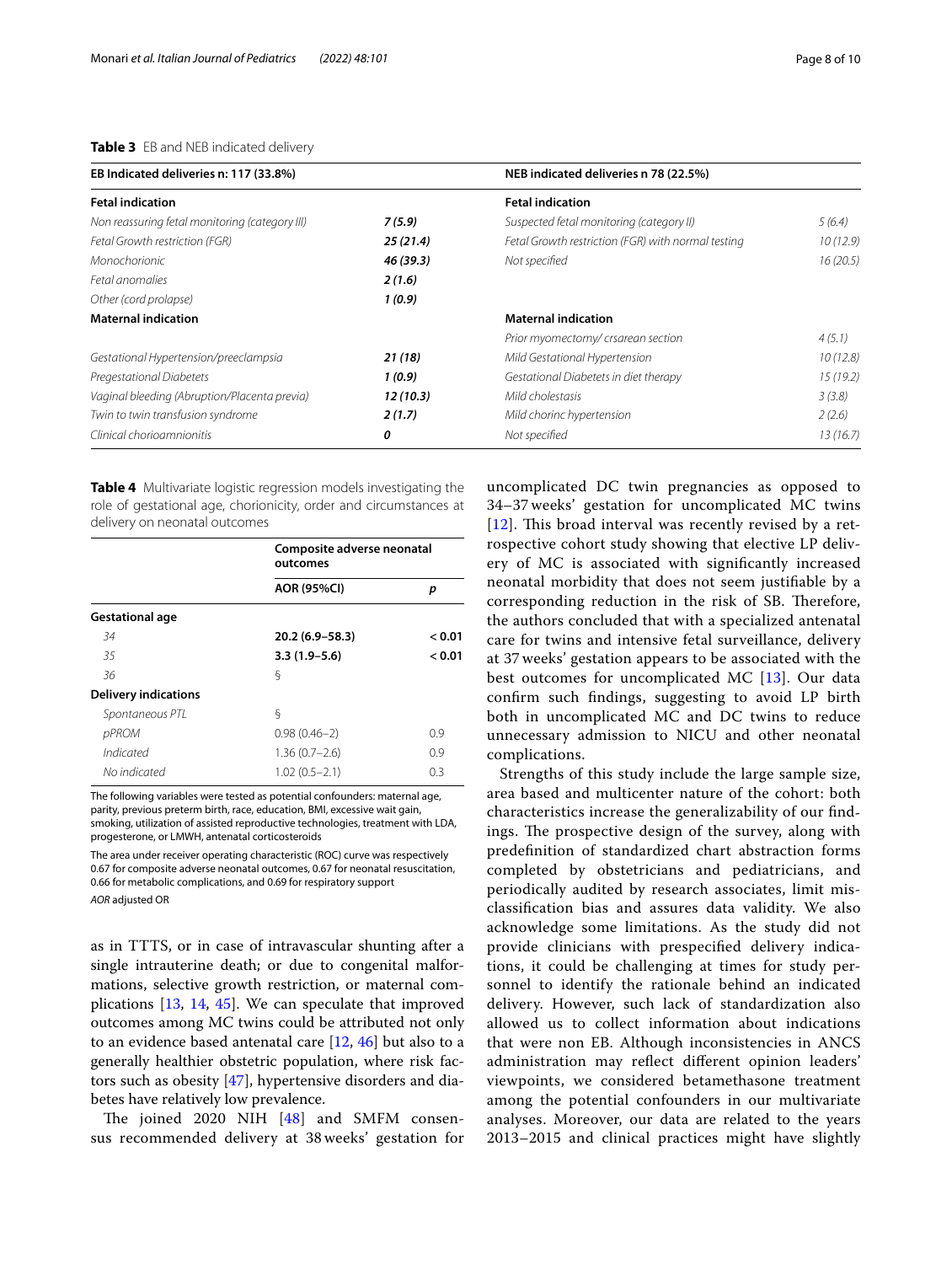changed in these years. Finally, due to the exploratory nature of our study, a specifc sample size calculation was not performed.

### **Conclusion**

To our knowledge, this is one of the largest prospective studies investigating delivery indications among twin gestations, suggesting that the decision to deliver or not twins in the LP period should consider gestational age at delivery as the main determinant infants' prognosis. Delivery indications should therefore be accurately considered, to avoid iatrogenic early deliveries responsible of preventable complications. Our fndings can also be helpful when counselling mothers at risk of LP delivery and can be used to plan interventions for their newborns.

#### **Abbreviation**

LP: Late preterm; FGR: Fetal growth restriction; p PROM: Preterm prelabor rupture of membranes; GA: Gestational age; NICU: Neonatal intensive care unit; MC: Monochorionic; DC: Dichorionic; EB: Evidence based; sPTL: Spontaneous preterm labor; RDS: Respiratory distress syndrome; TTN: Transient tachypnea of the newborn; IVH: Intraventricular hemorrhage; NST: Non stress test; CPAP: Continuous Positive Airway Pressure; HELLP: Hemolysis, elevated liver enzymes, low platelet count; ART: Assisted reproductive technologies; BMI: Body mass index; TTTS: Twin-to-twin transfusion syndrome; NIH: National institute of health; SMFM: Society of maternal fetal medicine.

#### **Acknowledgements**

We are indebted to all colleagues and research fellows for their contributions to data collection:

Bologna research team: Maria Bisulli (Obstetric Unit), Nicola Rizzo (Obstetric Unit), Elisa Moro (Obstetric Unit), Silvia Vandini (Neonatal Unit) from Ospedale S. Orsola- Malpighi di Bologna; Francesco Giura (Neonatal Unit), Fabrizio Sandri (Neonatal Unit), Paola Murano (Obstetric Unit), Barbara Di Marcobernardino (Obstetric Unit), Giorgio Scagliarini (Obstetric Unit) from Ospedale Maggiore of Bologna.

Romagna research team: Elena Baudassi (Neonatal Unit) from Ospedale Infermi of Rimini.

Parma and Piacenza research team: Federica Tamarri (Neonatal Unit), Cinzia Magnani (Neonatal Unit), Alice Suprani (Obstetric Unit), from the Department of Medicine and Surgery, University of Parma; Bruno Mandelli (Obstetric Unit), Melissa Bellini (Pediatric Unit), Luca Le Pera (Pediatric Unit) from the Ospedale of Piacenza; Maria Luisa Bidetti (Pediatric Unit), Giuseppe Crovini (Obstetric Unit) from Ospedale of Fidenza; Salvatore Anfuso (Obstetric Unit), Antonio Albarelli (Obstetric Unit) from Ospedale of Borgotaro.

Modena research team: Petrella Elisabetta (Obstetric Unit), Isotta Guidotti (Neonatal Unit), Fabrizio Ferrari (Neonatal Unit), Mariamaddalena Carbone (Obstetric Unit), from Mother-Infant and Adult Department of Medical and Surgical Sciences, University of Modena and Reggio Emilia, Modena. Reggio Emilia research team: Marina Palmieri (neonatal Unit), Flavio Vanacore (Obstetric Unit) from Arcispedale Santa Maria Nuova, IRCCS, Reggio Emilia, Lisa Melandri (Pediatric Unit) from Ospedale of Montecchio and Ospedale of Scandiano, Marcella Palmisano (Obstetric Unit) from Ospedale of Guastalla.

#### **Authors' contributions**

All authors have accepted responsibility for the entire content of this manuscript and approved its submission. Each author contributed signifcantly: FM and MB in Data collection or management and manuscript writing; GC and DM in data analysis and manuscript writing and editing; GG, DB, AC in the project development and FF in project development and manuscript editing. All authors read and approved the fnal manuscript.

#### **Funding**

The study was financed by the Emilia Romagna County Grant (n 417149 2014).

#### **Availability of data and materials**

The datasets generated during and/or analyzed during the current study are available from the corresponding author on reasonable request.

#### **Declarations**

#### **Ethics approval and consent to participate**

All methods were carried out in accordance with the ethical standards as laid down in the 1964 Declaration of Helsinki and its later amendments or comparable ethical standards. Written informed consent was obtained from all participants.

Approval from the Institution Review Board of the 9 Emilia Romagna Counties was obtained (n 24512 \_ 25/9/2014). The study was fnanced by the Emilia Romagna County Grant (n 417149 \_ 2014).

#### **Consent for publication**

Authors obtained written informed consent for the study and publication.

# **Competing interests**

Authors state no confict of interest.

#### **Author details**

<sup>1</sup> Obstetrics and Gynecology Unit, Mother-Infant and Adult Department of Medical and Surgical Sciences, University of Modena and Reggio Emilia, Policlinico di Modena, Via del Pozzo 71, 41125 Modena, Italy. <sup>2</sup> Department of Biomedical, Metabolic and Neural Sciences, International Doctorate School in Clinical and Experimental Medicine, University of Modena and Reggio Emilia, 41125 Modena, Italy. <sup>3</sup> Department of Obstetrics and Pediatrics, Neonatal Intensive Care Unit, Arcispedale Santa Maria Nuova, IRCCS, Reggio Emilia, 42123 Reggio Emilia, Italy. <sup>4</sup> Department of Public Health and Pediatrics, Neonatology Unit, Università degli Studi di Torino, 10126 Turin, Italy. <sup>5</sup>Health Facilities, Technologies and Information Systems Unit, Emilia-Romagna Region, Viale Aldo Moro 21, 40127 Bologna, Italy.

# Received: 28 February 2022 Accepted: 10 June 2022

#### **References**

- <span id="page-8-0"></span>Shapiro-Mendoza CK, Lackritz EM. Epidemiology of late and moderate late preterm birth. Semin Fetal Neonatal Med. 2012;17:120–5.
- <span id="page-8-1"></span>2. Bastek JA, et al. Adverse neonatal outcomes: examining the risks between preterm, late preterm, and term infants. Am J Obstet Gynecol. 2008;199(4):367e1–8.
- <span id="page-8-8"></span>3. Hibbard JU, et al. Respiratory morbidity in late preterm births. JAMA. 2010;304(4):419.
- <span id="page-8-2"></span>4. Ghi T, Nanni M, Pierantoni L, Bellussi F, Bacchi Reggiani ML, Faldella G, et al. Neonatal respiratory morbidity in twins versus singletons after elective prelabor caesarean section. Eur J Obstet Gynecol Reprod Biol. 2013;166:156–60. <https://doi.org/10.1016/j.ejogrb.2012.10.020>.
- <span id="page-8-3"></span>5. McGowan JE, et al. Early childhood development of late preterm infants: a systematic review. Pediatrics. 2011;127(6):1111–24.
- <span id="page-8-4"></span>6. Dotinga BM, Eshuis MS, Bocca-Tjeertes IF, Kerstjens JM, Koenraad NJA. Van Braeckel, et al., longitudinal growth and neuropsychological functioning at age 7 in moderate and late preterms. Pediatrics. 2016;138(4):1–11.
- <span id="page-8-5"></span>7. Tonse NK. Raju, the "late preterm" birth—ten years later. Pediatrics. 2017;139:1–4.
- <span id="page-8-6"></span>8. Martin JA, Hamilton BE, Sutton P, et al. Births: fnal data for 2006. Natl Vital Stat Rep. 2009;57:1–102.
- <span id="page-8-7"></span>9. Newman RB, Unal ER. Multiple gestations: timing of indicated late preterm and early-term births in uncomplicated Dichorionic, Monochorionic, and Monoamniotic twins. Semin Perinatol. 2011;35:277–85.